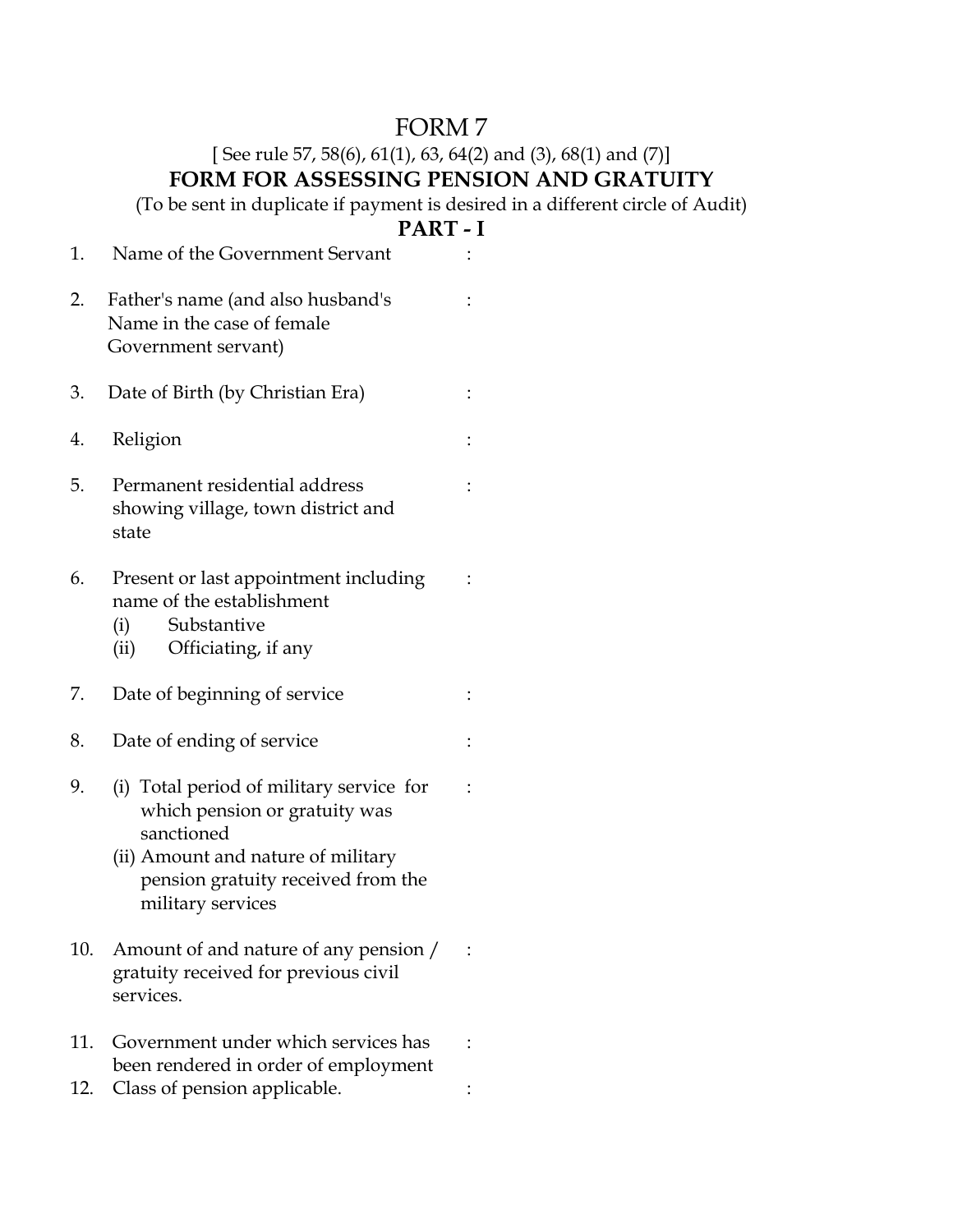- 13. The date on which action initiated to
	- (i) obtain the 'No demand Certificate from the Department in charge of building as provided in rule 52\*
	- (ii) assess the service and emoluments qualifying for pension as provided in rules 57 and *61\**
	- (iii) assess the Government dues other than the dues relating to allotment of Government accommodation.
- 14. Details of omissions, imperfections or deficiencies in the service book which have been ignored.
- 15. Total length of qualifying service (for purpose of adding towards broken periods, a month is reckoned as thirty days).

## 16. Period of non-qualifying service:

- (i) Interruption in service condoned under Rule 25\*
- (ii) Extraordinary leave not qualifying for pension
- (iii) Period of suspension not treated as qualifying.
- (iv) Any Other service not treated as qualifying
- 17. Emoluments reckoning for Gratuity

From To

18. Average emoluments " emoluments drawn during the last ten months of service:

| Post held | From | . 0 | Pay | Personal or<br>Special pay |
|-----------|------|-----|-----|----------------------------|
|           |      |     |     |                            |

:

:

:

:

- @ (i) In a case where the last ten months include some period not to be reckoned for calculating average emoluments, an equal period backward has to be taken for calculation average emoluments.
	- (ii) The calculation of average emoluments should be based on actual number of days in each month.

*(\*Tamil Nadu Pension Rules 1978)*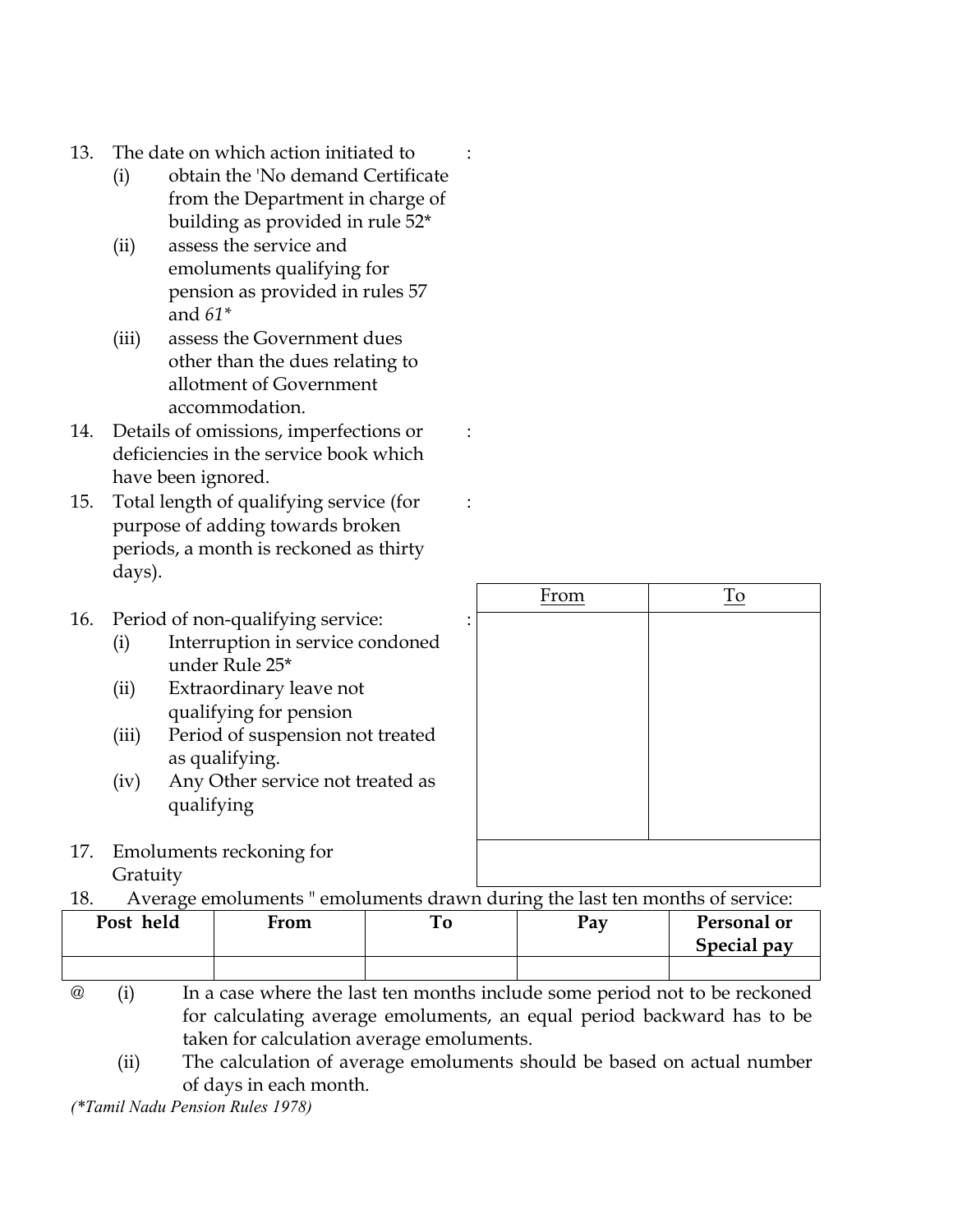|               | 19. Date on which Form 5 has been<br>obtained from the Government     |               |                   |
|---------------|-----------------------------------------------------------------------|---------------|-------------------|
|               | servant (to be obtained on year                                       |               |                   |
|               | before the date of retirement of                                      |               |                   |
|               | Government servant)                                                   |               |                   |
|               | 20. Proposed pension                                                  |               |                   |
|               | 21. Proposed death-cum-retirement                                     |               |                   |
| Gratuity      |                                                                       |               |                   |
|               | 22. Date from which pension is to<br>Commence                         |               |                   |
|               | 23. Proposed amount of provisional                                    |               |                   |
|               | Pension if department or judicial                                     |               |                   |
|               | proceeding is instituted against                                      |               |                   |
|               | the Government Servant before                                         |               |                   |
|               | retirement.                                                           |               |                   |
|               | 24. Details of Government dues                                        |               |                   |
|               | referred to in rule 70 recoverable                                    |               |                   |
|               | out of gratuity                                                       |               |                   |
|               | 25. Whether nomination made for                                       |               |                   |
| (i)           | Death-Cum-Retirement gratuity                                         |               |                   |
| (ii)          | Non-contributory family pension,                                      |               |                   |
|               | if applicable                                                         |               |                   |
|               | 26. Whether Contributory family                                       |               |                   |
|               | pension applies to the Government                                     |               |                   |
|               | servant and if so:                                                    |               |                   |
| (i)           | Emoluments reckoning for                                              | the           |                   |
|               | family pension                                                        |               |                   |
| (ii)          | The amount of the family pension<br>becoming payable to the family of |               |                   |
|               | the Government servant, if death                                      |               |                   |
|               | takes place after retirement                                          |               |                   |
| (iii)         | Complete and up to date details of                                    |               |                   |
|               | the family as given in form 3                                         |               |                   |
| <b>Serial</b> | Name of the family members                                            | Date of birth | Relationship with |
| number        |                                                                       |               | the Government    |
| (1)           |                                                                       |               | Servant           |
|               | (2)                                                                   | (3)           | (4)               |
| 1.            |                                                                       |               |                   |
| 2.            |                                                                       |               |                   |
| 3.            |                                                                       |               |                   |

4.